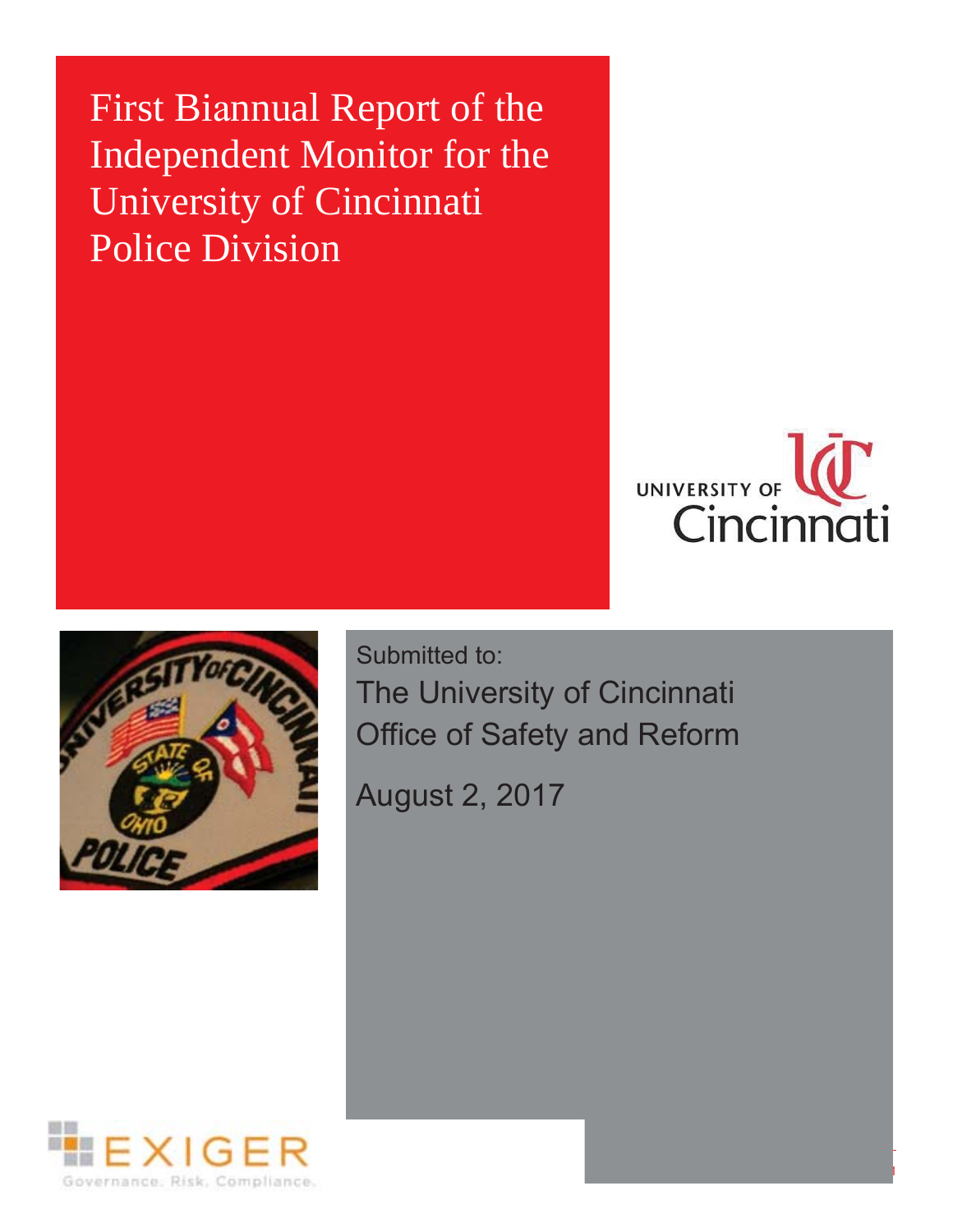# **REPORT CONTENTS:**

| $CONCLUSION. 15$ |  |
|------------------|--|
|                  |  |

# APPENDICES:

| 1. Report Card and Memoranda of Assessments for <i>Foundation Findings</i>              | $\cdot$ . 2       |
|-----------------------------------------------------------------------------------------|-------------------|
| 2. Report Card and Memoranda of Assessments for <i>Pedestrian and Traffic Stops</i>     | 24                |
|                                                                                         | 39                |
|                                                                                         |                   |
| 5. Report Card and Memoranda of Assessments for <i>Recruitment, Hiring, Promotion</i> , |                   |
| Retention                                                                               | 102               |
|                                                                                         | 141               |
|                                                                                         | .184              |
| 8. Report Card and Memoranda of Assessments for <i>Community Engagement</i>             | 208               |
| 9. Report Card and Memoranda of Assessments for <b>Mental Health Response </b>          | .230              |
| 10. Report Card and Memoranda of Assessments for <i>Equipment</i>                       | .259              |
|                                                                                         | .279              |
|                                                                                         | <i><b>301</b></i> |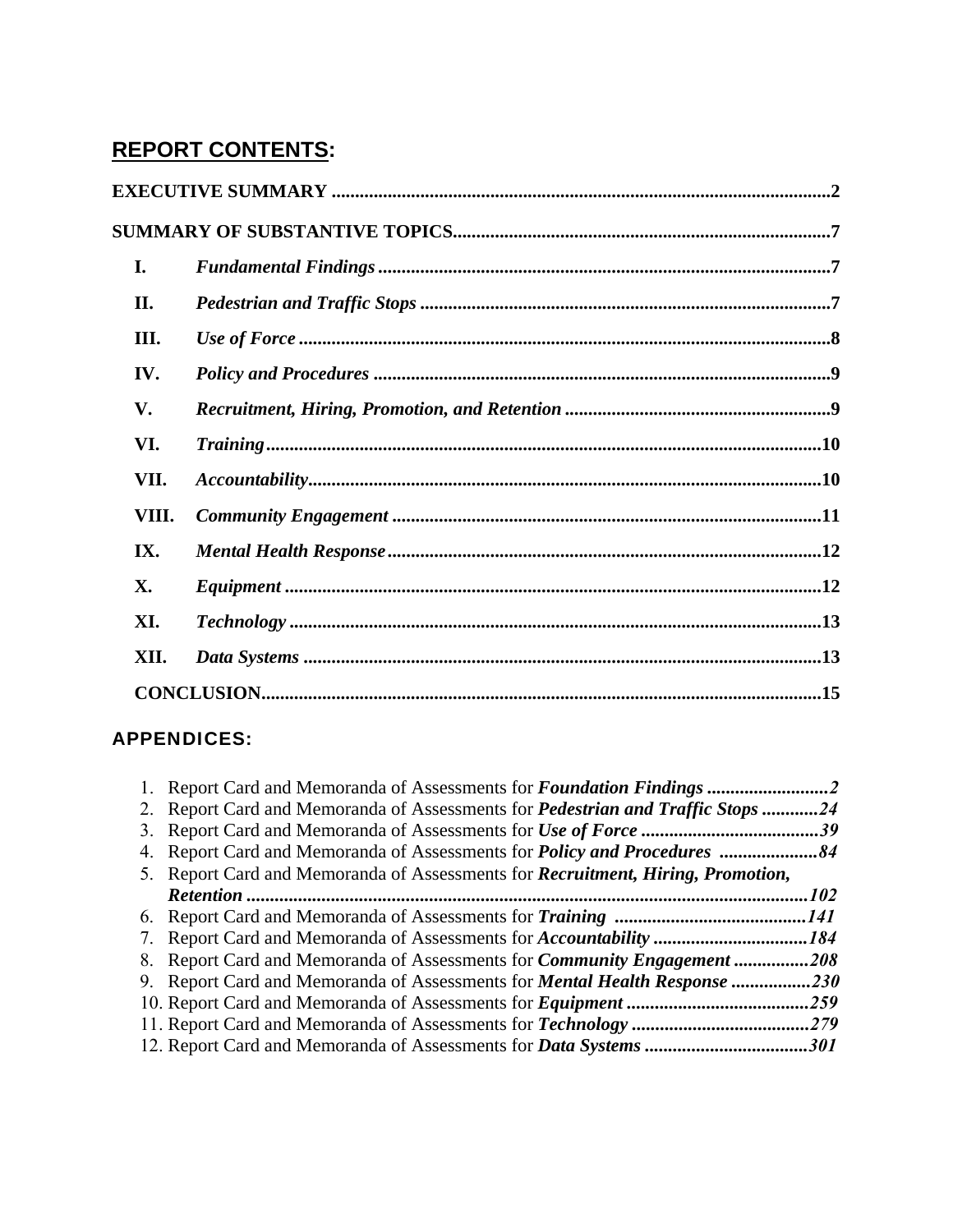

# **Executive Summary**

On July 19, 2015 Samuel Dubose was shot and killed by a University of Cincinnati Police Officer, shaking the University (the "University" or "UC"), its police department (the "Department" or "UCPD") to its core and setting in motion a series of reform efforts to ensure that the Department was operating in a way that is consistent with best practices in policing, and indeed, with the goal of becoming the model law enforcement agency for urban campus policing. A critical step that the University undertook in its reform effort was the commissioning of a comprehensive review of the UCPD. That review was conducted by Exiger and presented to the University and the public in the form of a series of Findings and Recommendations covering 11 substantive areas of policing with a separate section outlining "Fundamental Findings and Recommendations" lying at the foundation and core of the reform effort.

Pursuant to one of the recommendations of the Exiger Report<sup>1</sup>, calling for voluntarily engaging a Monitor to independently oversee the implementation of the recommended reforms, the UC undertook, through a request for proposal (RFP) process, a search for an Independent Monitor. In October of 2016, Jeff Schlanger of Exiger was selected as the Independent Monitor. The decision to voluntarily engage an Independent Monitor by the University appears to be the first time a government entity has voluntarily undertaken a Monitorship of its police department without US Department of Justice participation and judicial reporting. Instead of reporting to a federal judge, Mr. Schlanger reports to the University's Board of Trustees and is required to issue both quarterly updates and biannual reports updating the Board and the public on the progress of UCPD reform.

The Monitor began his duties on January 1, 2017, and immediately began work on the collaborative development of a document entitled "Methodologies to Aid in the Determination of Compliance" ("MADC"). This document lays out exactly what is expected by the Monitor of the UCPD in order to be compliant with each Recommendation made in the Exiger Report ("Recommendation(s)," "Exiger Recommendation(s)," or "ER(s)"), and identifies those documents or other data that would be required for the assessment of compliance for each Recommendation<sup>2</sup>. The Monitor then began his substantive work, evaluating compliance of those Recommendations for which the UCPD felt that it had achieved compliance and was ready for an assessment.

<sup>&</sup>lt;sup>1</sup> Recommendation 2C, "Final Report for the Comprehensive Review of the University of Cincinnati Police Department," ("the Exiger Report") dated June 1, 2016. A full copy of the Exiger Report can be found at http://www.uc.edu/content/dam/uc/safety-reform/documents/FINAL%20REPORT.pdf Readers of this Biannual Report are urged to reference the Final Report on the Comprehensive Review for the additional information surrounding the Findings and Recommendations made in that report.

re-agreed upon, when and if appropriate.  $2$  The MADC is a separate document created collaboratively to serve as a guide to assist the UCPD and the Monitor in understanding the processes that the Monitor will undertake to evaluate compliance for each ER. The MADCs are the primary tool that the Monitoring Team will use to determine whether compliance has been achieved and conversely assists the UCPD in ascertaining what is required in order to achieve substantial compliance. It should be noted that as the UCPD develops policies and changes its procedures, the content MADC will also need to be reexamined and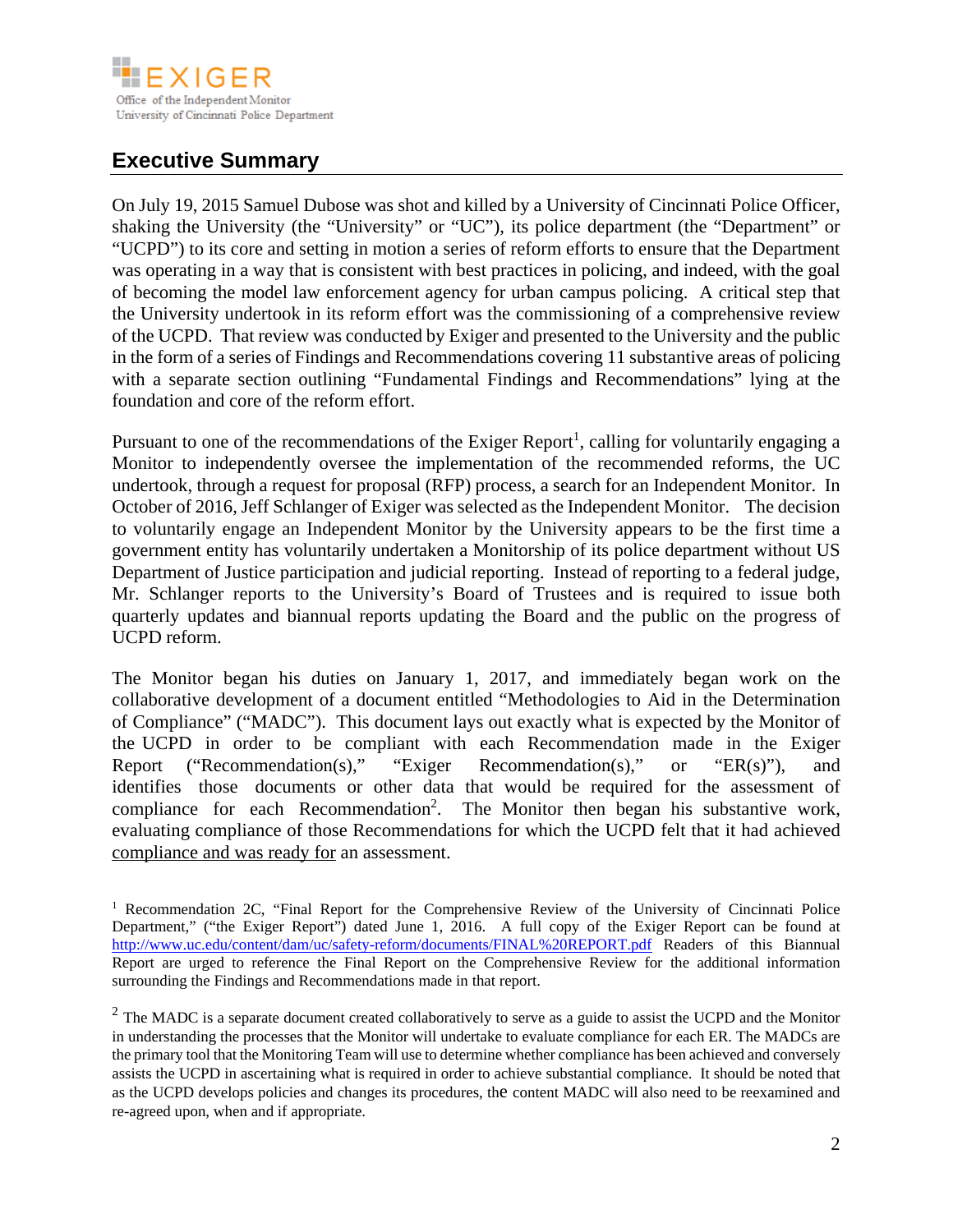

For each ER that is scheduled for assessment, a proffer of compliance is submitted by the UCPD to include a description of the steps taken to achieve compliance along with the related policies and other relevant documentation. Generally, assessments that are conducted determine the UCPD's degree of compliance pursuant to the methodology laid out in the MADC. A grade of "Compliant," "Partially Compliant," "Non-Compliant," or "Determination Withheld," is then assigned to the efforts of the UCPD relative to a particular recommendation. In each case a date for the next evaluation or, that no further evaluation ("NFE") is required, is published. "Partial Compliance" occurs when much of the work that is necessary to achieve "Compliance" has been successfully performed, but full "Compliance" has not been reached. We also occasionally "Withhold Determination" when, despite the UCPD's proffer of compliance, some intervening circumstance prevents a complete assessment. On those occasions we will again schedule the relevant ER(s) for assessment in the subsequent quarter(s) and report on a final determination of compliance once a full assessment can be conducted.

On May 3, 2017 the Monitor delivered its first quarterly update to the Board of Trustees ("BOT"), through its Audit Committee.<sup>3</sup> The quarterly updates are meant to provide only a summary overview of activity in the quarter.

This is the Monitor's First Biannual Report. Biannual reports will provide details of reform activity for the preceding half year. The first Biannual Report covers the period of January 1 through June 30, 2017. The Report follows the structure of the Exiger Review dealing with Foundational Recommendations and, then, Recommendations in each of the 11 Substantive Subject Matter Areas. During this First Biannual Period, the Monitor examined a total of 127 ERs that were put forward for review by the  $UCPD<sup>4</sup>$ , 54 ERs were assessed in Q1 and 73 ERs were assessed in Q2. Of the 127 ERs assessed to date, the UCPD has achieved substantial compliance with 86 and partial compliance<sup>5</sup> with 22 others. This is a significant accomplishment in such a short period of time and the UCPD should be commended for their commitment to the reform process.

<sup>3</sup> A copy of the Monitor's First Quarterly Presentation to the BOT's Audit Committee can be found at: www.uc.edu/content/dam/uc/safetyreform/WebsiteDocs/UCPD%20Monitorship%20Update%20Presentation%20Q1 %20Final.pdf

<sup>4</sup> The voluntary nature of this monitorship allows for the UCPD to project the timing of its compliance with each ER and then notify the Monitor when it is ready to be assessed. However, with regard to certain critical issues such as uses of force and complaints, the Monitor assesses each quarter regardless of UCPD's readiness.

<sup>&</sup>lt;sup>5</sup> In order to provide a mechanism for illustrating the UCPD's progress made towards achieving substantial compliance, the Monitor has a new finding to describe their efforts; that of Partial Compliance (PC). The PC finding will be used to differentiate between those ERs where the UCPD has not yet achieved substantial compliance but has made forward movement towards compliance such as developing the policy, but not yet disseminating or training of its personnel on the policy.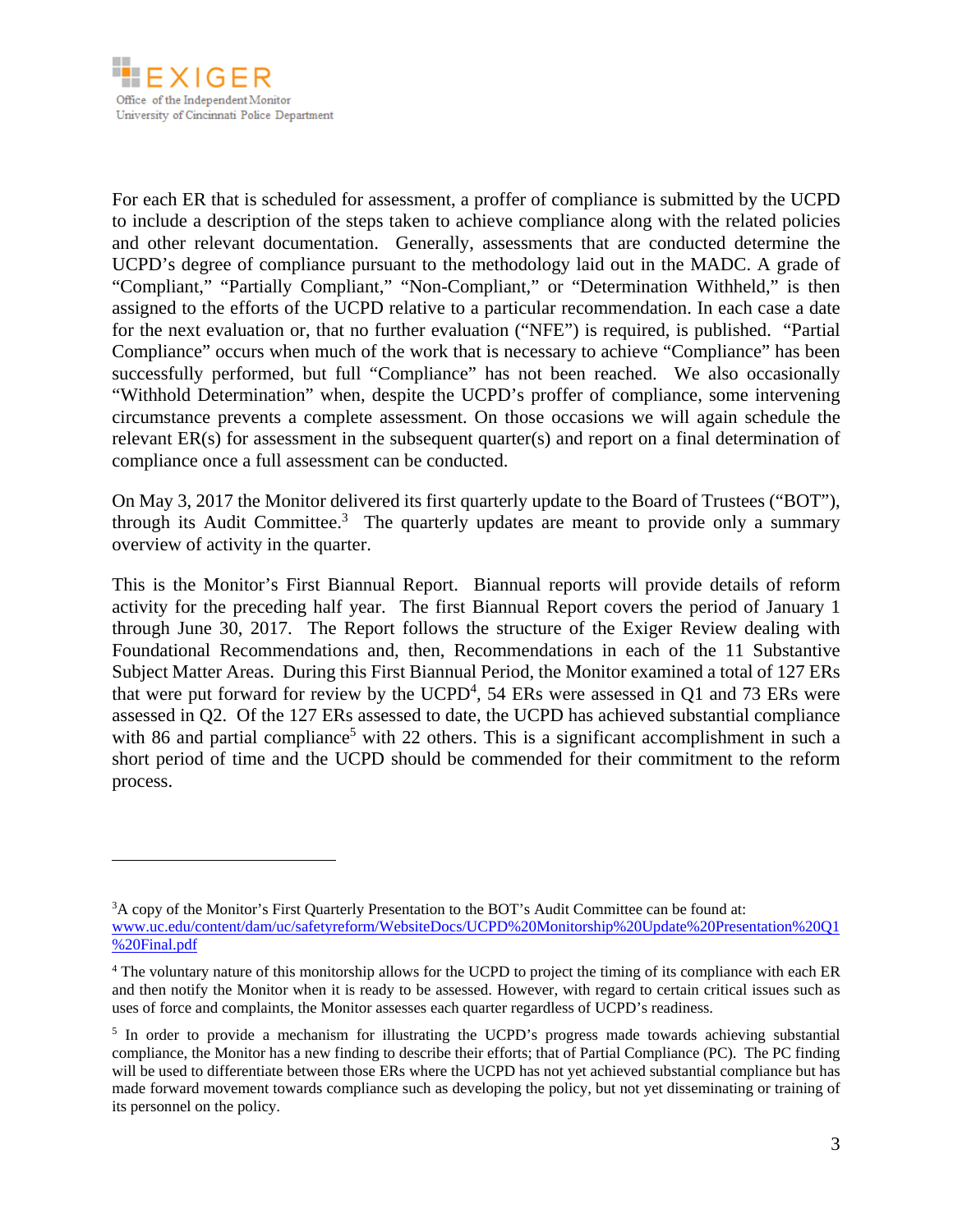

The Monitor withheld its determination of compliance<sup>6</sup> for the remaining 17 ERs primarily because the policies, upon which those Recommendations were based, as initially submitted to the Monitor, required revision. The Monitor is working collaboratively with the UCPD and OSR to revise those policies. A summary of each substantive area appears in the below chart, and the Monitor's review for each of the Recommendations assessed, is detailed within the Memorandum of Assessment contained in the respective topic area in Appendices 1-12. The chart below indicates the current status of assessment of all 276 Exiger Recommendations by Section, Topic Covered and the timing of assessment. 7

| <b>Section</b> | <b>Topics Covered</b>        | <b>Total ERs</b> | <b>ERs</b><br><b>Assessed</b><br>in Q1 | <b>ERs</b><br><b>Assessed</b><br>in Q <sub>2</sub> | <b>ERs Schl'd</b><br>for Q3 | <b>ERs Not</b><br>Yet<br>Eval'd |
|----------------|------------------------------|------------------|----------------------------------------|----------------------------------------------------|-----------------------------|---------------------------------|
| 1              | <b>Fundamental Findings</b>  | 25               | 4                                      | 9                                                  | 3                           | 9                               |
| $\overline{2}$ | Ped and Traffic Stops        | 11               | 3                                      | $\overline{2}$                                     | 3                           | 3                               |
| 3              | Use of Force                 | 22               |                                        | 13                                                 |                             | $\overline{7}$                  |
| 4              | Policy and Procedures        | 22               | 6                                      |                                                    | 5                           | 10                              |
| 5              | <b>Hiring and Promotions</b> | 35               |                                        | 15                                                 | 5                           | 14                              |
| 6              | <b>Training</b>              | 52               | 8                                      | $\tau$                                             | 8                           | 29                              |
| 7              | Accountability               | 16               | 5                                      | 5                                                  | $\overline{2}$              | $\overline{4}$                  |
| 8              | <b>Community POP</b>         | 25               | 9                                      | $\theta$                                           | $\overline{2}$              | 14                              |
| 9              | <b>Mental Health</b>         | 13               | $\theta$                               | 10                                                 | $\Omega$                    | 3                               |
| 10             | Equipment                    | 14               | 5                                      | 3                                                  | $\overline{2}$              | $\overline{4}$                  |
| 11             | Technology                   | 18               | 6                                      | 4                                                  |                             | $\tau$                          |
| 12             | Data Systems                 | 23               | 6                                      | $\overline{4}$                                     | $\Omega$                    | 13                              |
| <b>Totals</b>  |                              | 276              | 54                                     | 73                                                 | 32                          | 117                             |

## *Significant Accomplishments*

During this reporting period, the UCPD and the Office of Safety and Reform ("OSR") made the following significant progress towards achieving compliance:

<sup>&</sup>lt;sup>6</sup> The finding of Determination Withheld (DW) is used when the UCPD and/or the Monitor have agreed that the Monitor's review could not yet determine compliance because a complete assessment was not possible. Some examples can include the timing of when a policy was requested or submitted; issues that have not yet been agreed upon; and/or, a policy submission that requires additional edits to finalize. When the Monitor concludes DW, the ER will continue to be reported on until a compliance determine can be finalized.

<sup>&</sup>lt;sup>7</sup> For each of the 127 ERs assessed, the Monitor's review and findings are summarized in this report, and further summarized and detailed in Appendices 1-12 which include the Report Card and Memoranda of Assessment for each substantive section.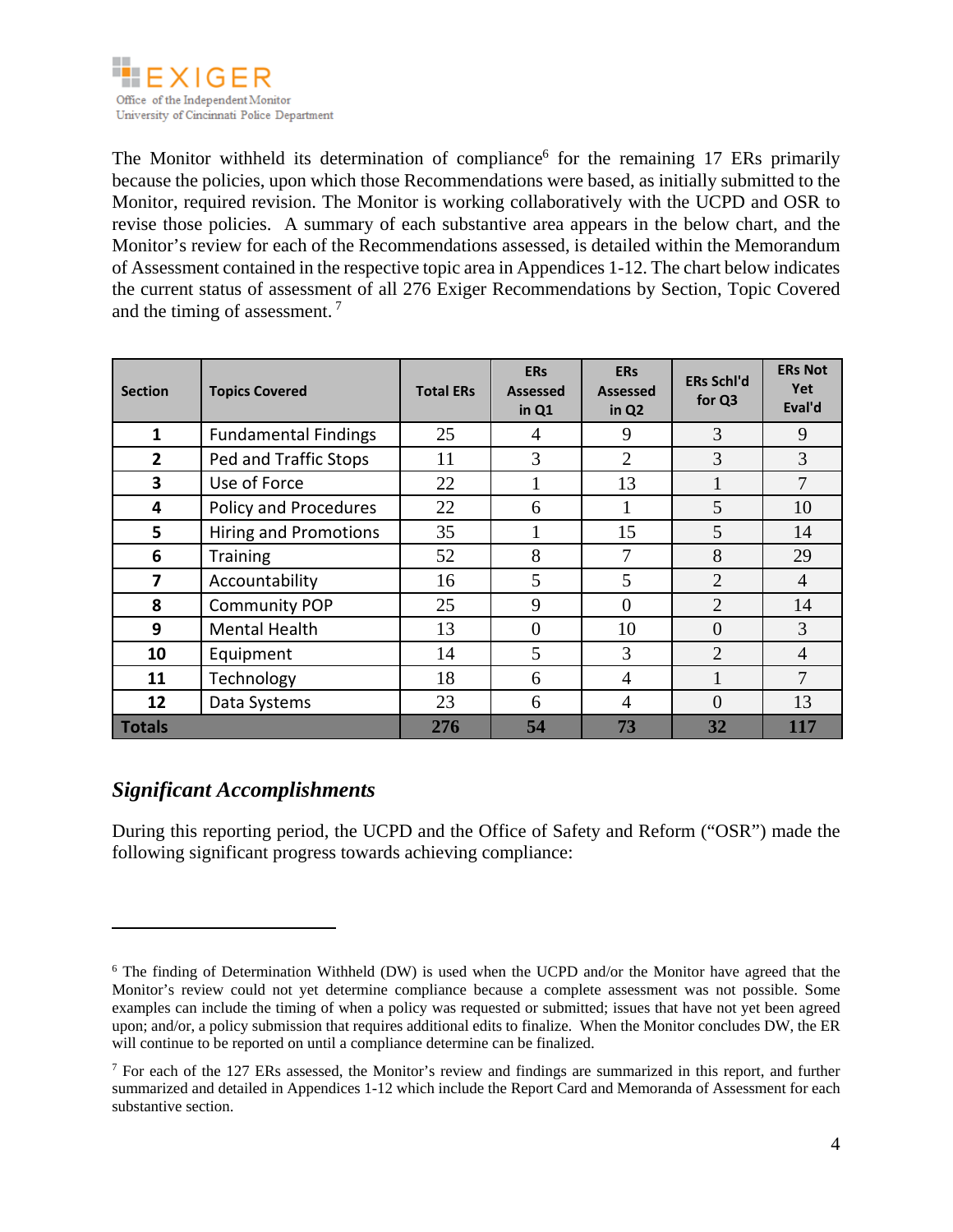

- Met with the Monitoring Team and, with a few minor adjustments, adopted all of the Exiger Recommendations.
- Collaborated with the Monitoring Team to draft the Methodologies to Aid in the Determination of Compliance to ensure mutual understanding and agreement of the compliance elements.
- Assigned a project management specialist to serve as Monitor Liaison, identifying tasks and managing deadlines as required to comply with the ERs.
- Hired an Organizational Development Coordinator (OCD) to ensure its policies and procedures are kept current and properly disseminated to all appropriate staff.
- Elevated the Community Affairs Director and program to a more prominent position within the organization and provided the Director with additional resources.
- Developed and/or updated several significant policies to include:
	- o Vision, Mission Statement and Core Values
	- o Mental Health Response Policy
	- o Body Worn Camera
	- o Bias Free Policing
	- o Training and Professional Development
	- o Annual Training Schedule to include orientation training for newly promoted sergeants
	- o Active Shooter Policy
	- o Procedural Order directed at controlling the number of officers responding to routine stops
	- o Created internal procedures designed to ensure that both internal and external training of UCPD officers is standardized and based on best practices
- Posted the Bias Free Policing and Vision, Mission Statement and Core values to UC's website and a prominent location at UCPD headquarters.
- Conducted training on many of these topics and policies and made advances in the areas of technology and equipment.

#### *Areas for Improvement*

The following were areas of concern identified by the Monitor. Each of these issues either has been, or is in the process of being addressed by the UCPD: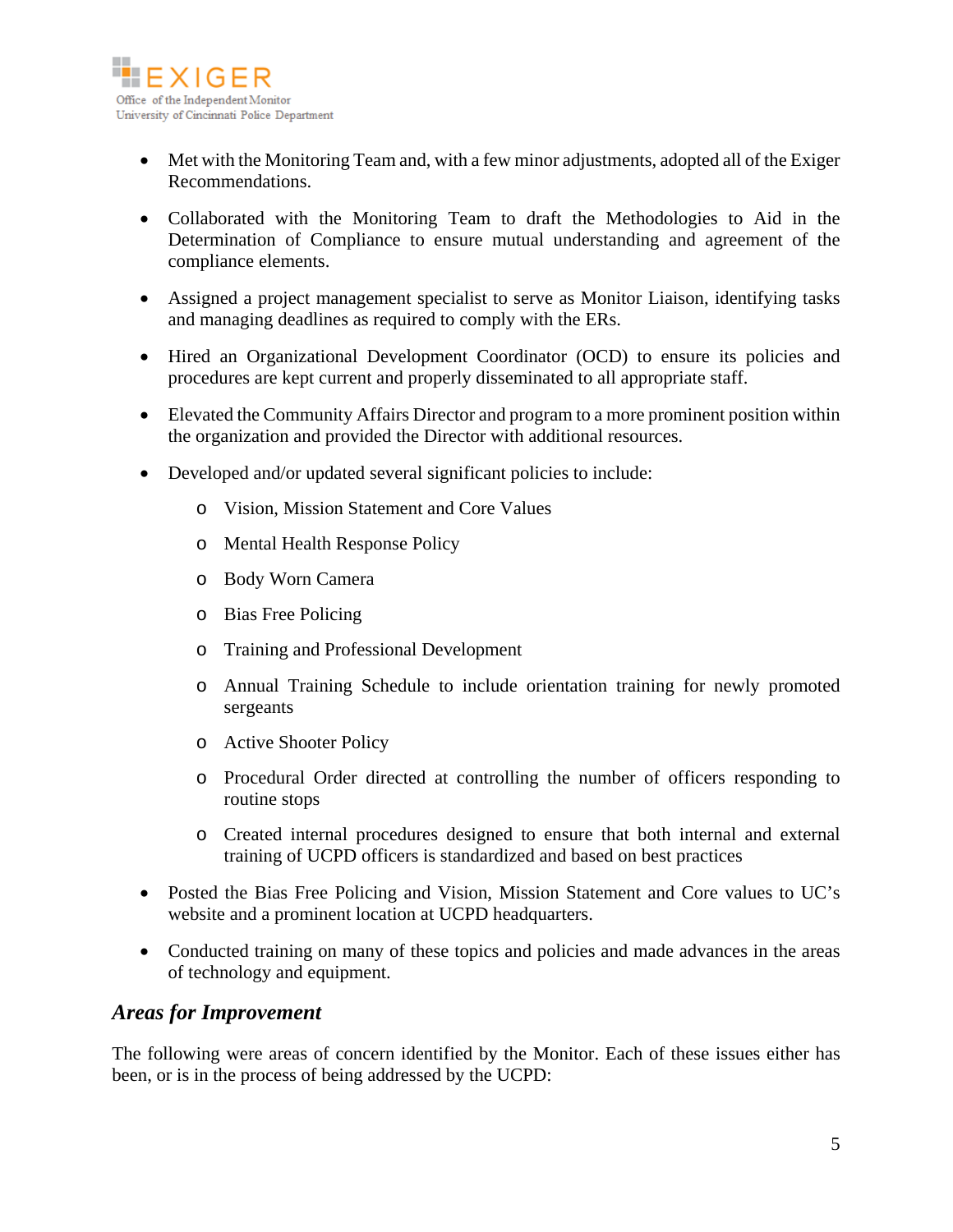

- The policies on both Use of Force and Complaints, given the complexity of each, could have been submitted earlier for review and collaboration with the Monitor allowing for speedier implementation. UCPD is now collaborating fully with the Monitor on the revision of these policies.
- The UCPD should have included both dispatch and security officers in relevant training such as Active Shooter, community policing and bias free policing. UCPD has agreed and going forward will be including both positions in the annual training plan to ensure receipt of appropriate training.
- The UCPD should have more broadly incorporated community collaborative policing into their training rather than simply training officers in problem solving methods such as SARA.

In sum, the Monitor is very pleased with the progress that has been made by the UCPD and OSR in moving agreed upon reforms forward, and believes that significant strides have been made by the Department in its reform effort during this first biannual period.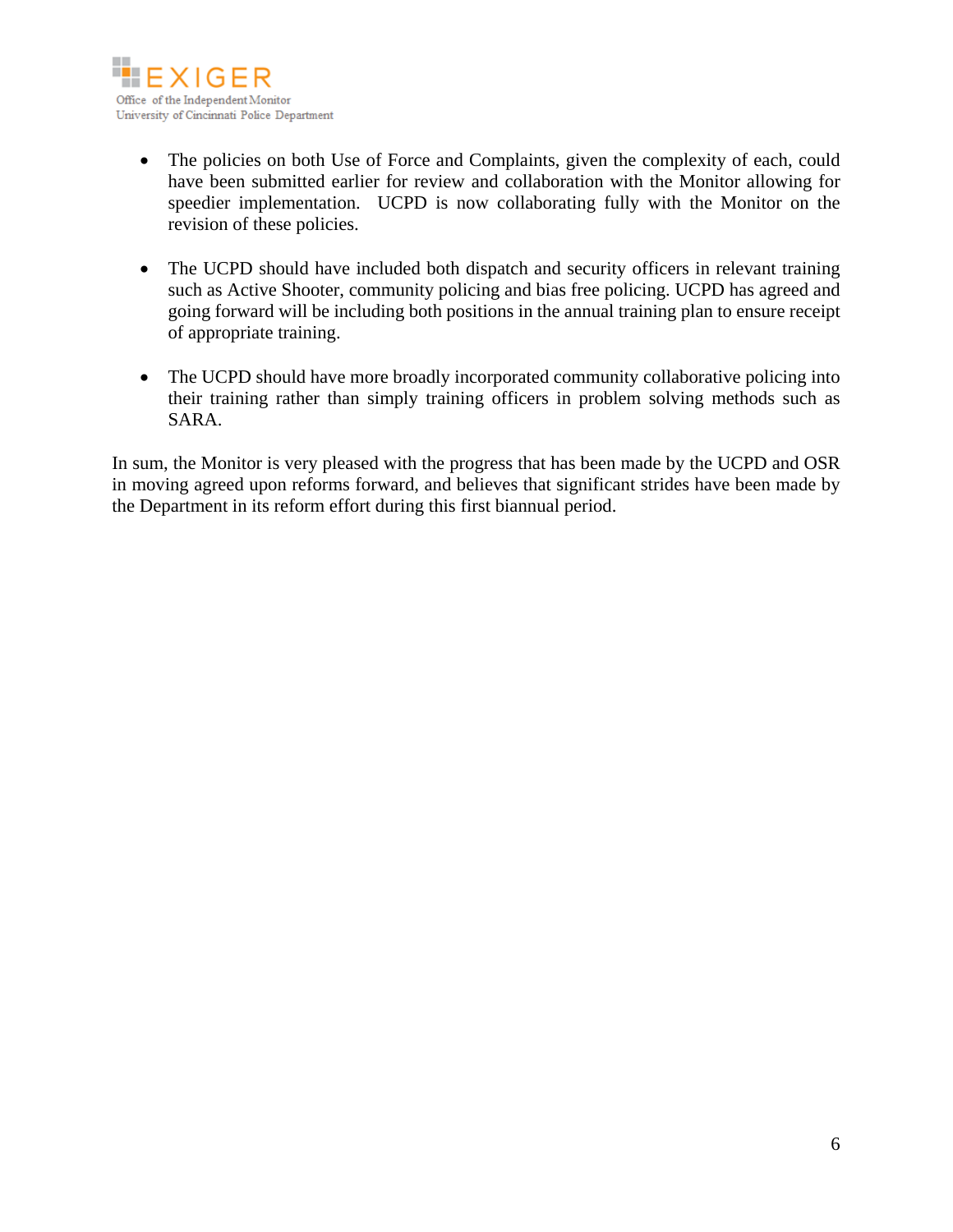

# **SUMMARY OF SUBSTANTIVE TOPICS**

# **I.** *Fundamental Findings*

The Fundamental Findings section of the Exiger Report consisted of 25 Exiger Recommendations which are foundational and at the core of the reform effort.<sup>8</sup> Examples of deficiencies identified in the Exiger Report are the lack of a mission statement; the lack of appropriate field supervision; the lack of internal controls; the lack of policy development and the lack of training oversight.

As of the end of the second quarter, the UCPD had developed its "*Vision, Mission Statement and Values" (VMSV)* which was created through a collaborative process between the UCPD, University administrators and the Safety and Reform Community Advisory Council (CAC). The CAC, comprised of University and community leaders and stakeholders, provided an outside perspective to the development of the VMSV. Once finalized, the UCPD dissseminated and trained its personnel and posted the document in prominent locations in the UCPD headquarters.

The UCPD also finalized its Bias Free Policing policy and was able to both dissemnate and train all of its personnel on that policy.

To date, of the 25 ERs in Section One, 13 have been assessed and the UCPD has achieved substantial compliance with six, partial compliance with one, and the Monitor has withheld its determination of compliance for six others. The Monitor will reassess the six ERs for which a determination was withheld and the UCPD has tentatively scheduled an additional three ERs for the upcoming quarterly review ending September 30, 2017.

The Report Card and Memorandum of Assessment for each of the Exiger Recommendations in this substantive area that were assessed in this period can be found in Appendix 1 hereto.

## **II.** *Pedestrian and Traffic Stops*

 $\overline{a}$ 

The Pedestrian and Traffic Stops section of the Exiger Report consists of 11 Recommendations, mainly related to findings that the UCPD had a lack of policies and protocols for non-consensual detentions such as traffic and pedestrian stops, bias free policing, or the collection and analysis of data related thereto.

Commendably, even prior to the start of the Monitoring process, on May 18, 2016, UCPD issued and fully implemented its new policy on "Bias Free Policing". The policy contains a description of UCPD's policy against biased policing to include definitions of the terms "illegal profiling,"

<sup>8</sup> Several of the Fundamental Finding recommendations are a summary of more detailed recommendations of the Exiger Report and are described as such within the relevant of the Memorandum of Assessment.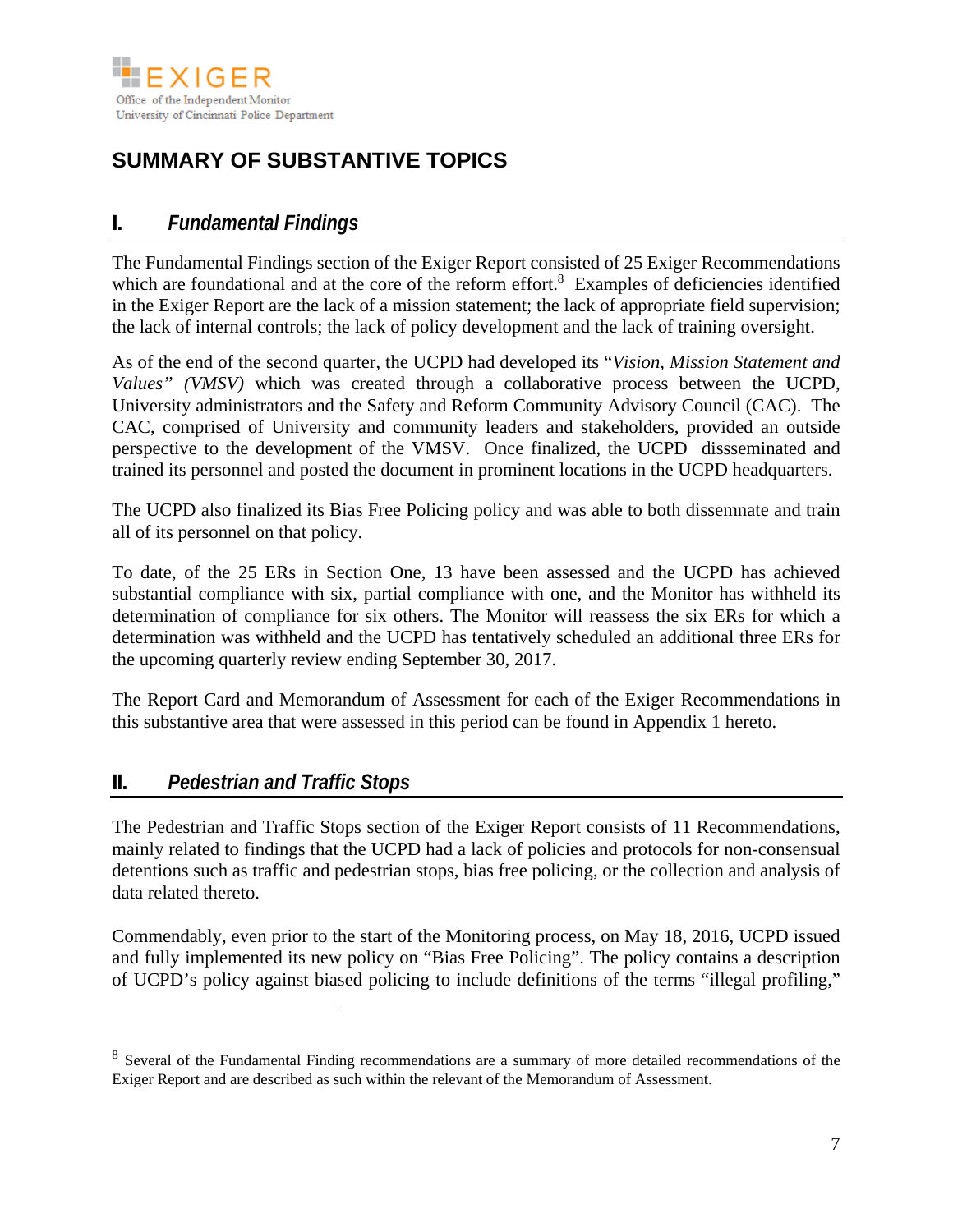

"articulable suspicion (reasonable suspicion)," and "probable cause." The policy also clearly prohibits profiling, outlines the manner in which complaints of biased policing must be handled and provides for the administrative review of agency practices. Of particular note, the policy includes language *"…that officers may not consider race, ethnicity, national origin, gender, sexual orientation/identity, socio-economic status, religion and/or age in carrying out law enforcement activities, except when seeking one or more specific persons who have been identified or described in part by any of the above listed characteristics."*

UCPD's Training Policy mandates that all patrol and security officers take a course on Fair and Impartial Policing (FIP). UCPD has been administering a FIP training course, which was developed by the Fair and Impartial Policing Institute and includes lessons and modules on Bias Free Policing and Implicit Bias with case studies to allow officers to consider situations where their implicit biases could affect their judgment. The stated goals of these lessons are to get officers to "…*recognize [their] own human/implicit biases; understand how implicit biases can affect [their] perceptions and behavior; understand how biased policing negatively impacts community members and the department; and develop skills and tactics to reduce the influence of biases on police practice and allow [one] to be [a] safe, effective and just police professional.*" As discussed above, the policy against biased policing and implicit bias has been integrated into UCPD's training, is posted to the UCPD website, and is displayed in UCPD facilities.

While the UCPD has ceased conducting all but emergency traffic stops outside of the UC perimeter, and has provided guidance regarding the number of officers who should be on-scene of any such stop, the policies related thereto have not yet been finalized but are expected to be submitted in the upcoming quarter. To date, the UCPD has achieved substantial compliance with five of the 11 ERs and has tentatively scheduled an additional three ERs for the upcoming quarterly review ending September 30, 2017.

The Report Card and Memoranda of Assessment of each of the Exiger Recommendation in this substantive area that was assessed in this period can be found in Appendix 2 hereto.

## **III.** *Use of Force*

The Use of Force section of the Exiger Report consists of 22 ERs related to the UCPD's use of force policy, the use of force continuum to include less-lethal options, such as TASERs and batons, and its investigation procedures. At the time of Exiger's Comprehensive Review, the UCPD procedures did not reflect current best practices and did not clearly define circumstances under which the use of force was authorized.

While the UCPD submitted its proffer of compliance at the start of Quarter 2, they had not yet finalized these policies by the end of the reporting period. A draft of the UOF policies were submitted for the Monitor's review on June 15, 2017 and after communication of several concerns, the Office of Safety and Reform (OSR), formed an ad-hoc group to include UCPD command staff, the Organizational Development Coordinator (ODC) and a member of the Monitoring Team to collaboratively address the Monitor's concerns and finalize the policies. The Monitor and UCPD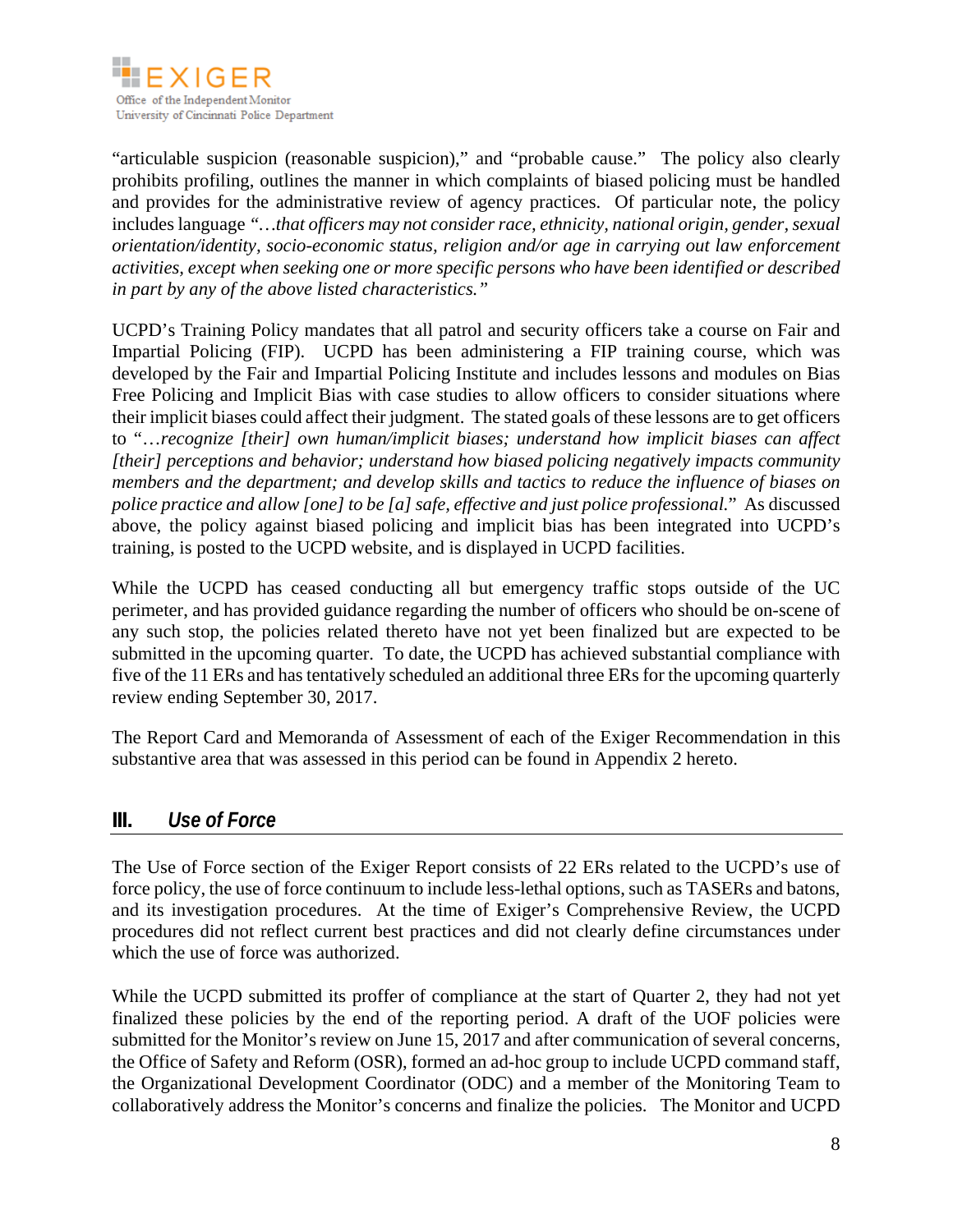

have had several detailed discussions and appear to have mutual agreement on how best to address the outstanding issues in the revised policy which will be submitted in the upcoming period of review ending September 30, 2017.

Because the policies are not yet finalized, the Monitor has withheld its determination of compliance pending the final revision of the policy. The Monitor will again assess all ERs for which a determination was withheld related to the UOF policies during the next quarterly review. Additionally, the UCPD has added one additional ER for review in this section scheduled for assessment during the next quarterly review.

The Report Card and Memoranda of Assessment of each of the Exiger Recommendation in this substantive area that was assessed in this period can be found in Appendix 3 hereto.

# **IV.** *Policy and Procedures*

The Policy and Procedures section of the Exiger Report consists of 22 Exiger Recommendations ("ER") related to the process by which the organization develops best practice policies. Some of the findings in this section were focused on deficiencies related to specific policies that were not covered elsewhere in the report, while the majority of findings and recommendations were focused on the more fundamental message that the UCPD should have policies consistent with a universitydefined mission for campus law enforcement and the most modern thinking in today's policing.

As of the end of this reporting period, the UCPD has addressed several of these ERs by hiring an Organizational Development Coordinator (ODC) and providing adequate resources to research and develop policies and obtain approval from the Vice President of the Office of Safety and Reform, and the General Counsel, and the Monitor. The UCPD is using its internal document management system to disseminate and quiz UCPD personnel on finalized policies. As described above in the Executive Summary, the UCPD has already implemented several key policies such as Bias free policing and Active Shooter, policies related to Bicycle Officers and Clery Act compliance. To date, the UCPD has achieved substantial compliance with seven of the 22 ERs and has tentatively scheduled an additional five ERs for the upcoming quarterly review.

The Report Card and Memoranda of Assessment of each of the Exiger Recommendation in this substantive area that was assessed in this period can be found in Appendix 4 hereto.

## **V.** *Recruitment, Hiring, Promotion, and Retention*

The Recruitment, Hiring, Promotion, and Retention section of the Exiger Report consists of 35 ERs related to diversity and the procedures of recruitment, hiring, promotion and retention. The initial review found that the UCPD's policies and procedures for hiring did not prioritize the need to establish a police officer candidate pool representative of its diverse community and that the absence of a clear UCPD mission may have negatively affected its past hiring strategies.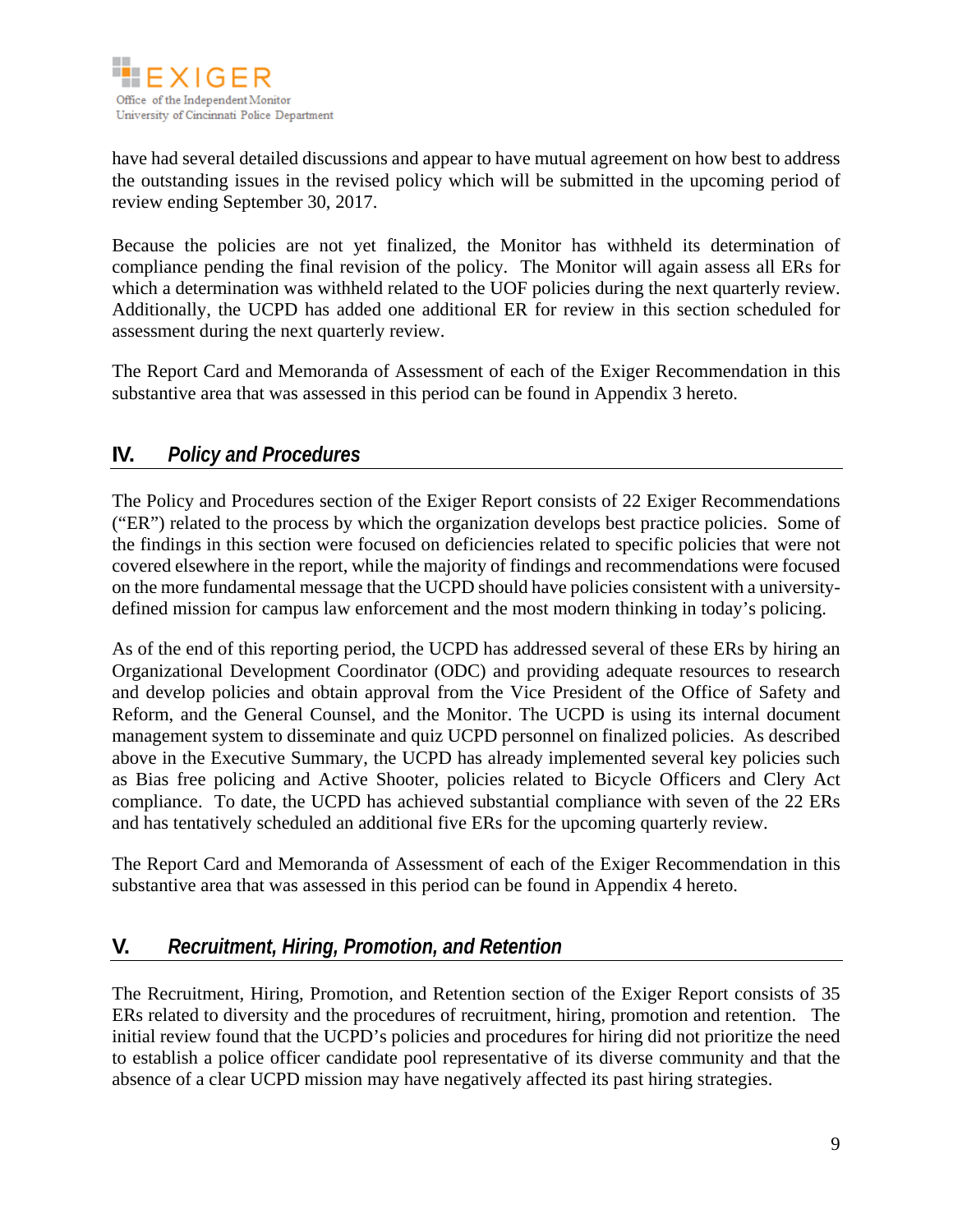

The UCPD has already addressed 16 of these ERs starting with its development of policies designed to recruit and hire from a more diverse pool of officers. The UCPD has submitted its "Recruitment and Selection of Sworn Personnel," policy, and a very well thought out "Recruitment Plan for University Law Enforcement Officers" which is currently being reviewed by the Office of General Counsel. The UCPD has taken several important steps including partnering with wellestablished minority groups who have shared the UCPD's recruitment advertisements to a broader community network.

The UCPD has achieved substantial compliance with nine ERs, and partial compliance with seven others as the policies had not yet been disseminated or formally adopted as of the end of the reporting period. The UCPD plans to disseminate the policies and has tentatively scheduled an additional three ERs for the next quarterly review.

The Report Card and Memoranda of Assessment of each of the Exiger Recommendation in this substantive area that was assessed in this period can be found in Appendix 5 hereto.

## **VI.** *Training*

The Training section of the Exiger Report consists of 52 ERs related to ensuring adequate training and oversight of the training of UCPD officers. At the time of the Comprehensive Review, the UCPD had a number of critical deficiencies in policies, procedures, and practices, and was not adhering to those policies that did exist. Furthermore, the UCPD training curricula, facilities, and equipment were seriously inadequate given the resources available to a university entity.

The UCPD has already addressed many of these ERs starting with the assignment of a Training Section Commander (a lieutenant) and the hiring of a Training Consultant to assist in the development of its Professional Development policy and implementation of its Annual Training Plan. The UCPD also created a process to ensure adequate evaluation and follow-up of both internal and external courses, and has re-established its Training Review Committee which will be the basis of ensuring compliance long-term.

To date, the UCPD has achieved substantial compliance with 15 ERs as of the end of the reporting period and has tentatively scheduled an additional eight ERs for the upcoming quarterly review.

The Report Card and Memoranda of Assessment of each of the Exiger Recommendation in this substantive area that was assessed in this period can be found in Appendix 6 hereto.

#### **VII.** *Accountability*

The Accountability section of the Exiger Report consists of 16 ERs related to the institutionalization of mechanisms designed to ensure long term compliance not only with the ERs, but also with the UCPD's mission and values. Some of those mechanisms include the creation of field sergeant positions to ensure in-field supervision, the use of an Early Warning System to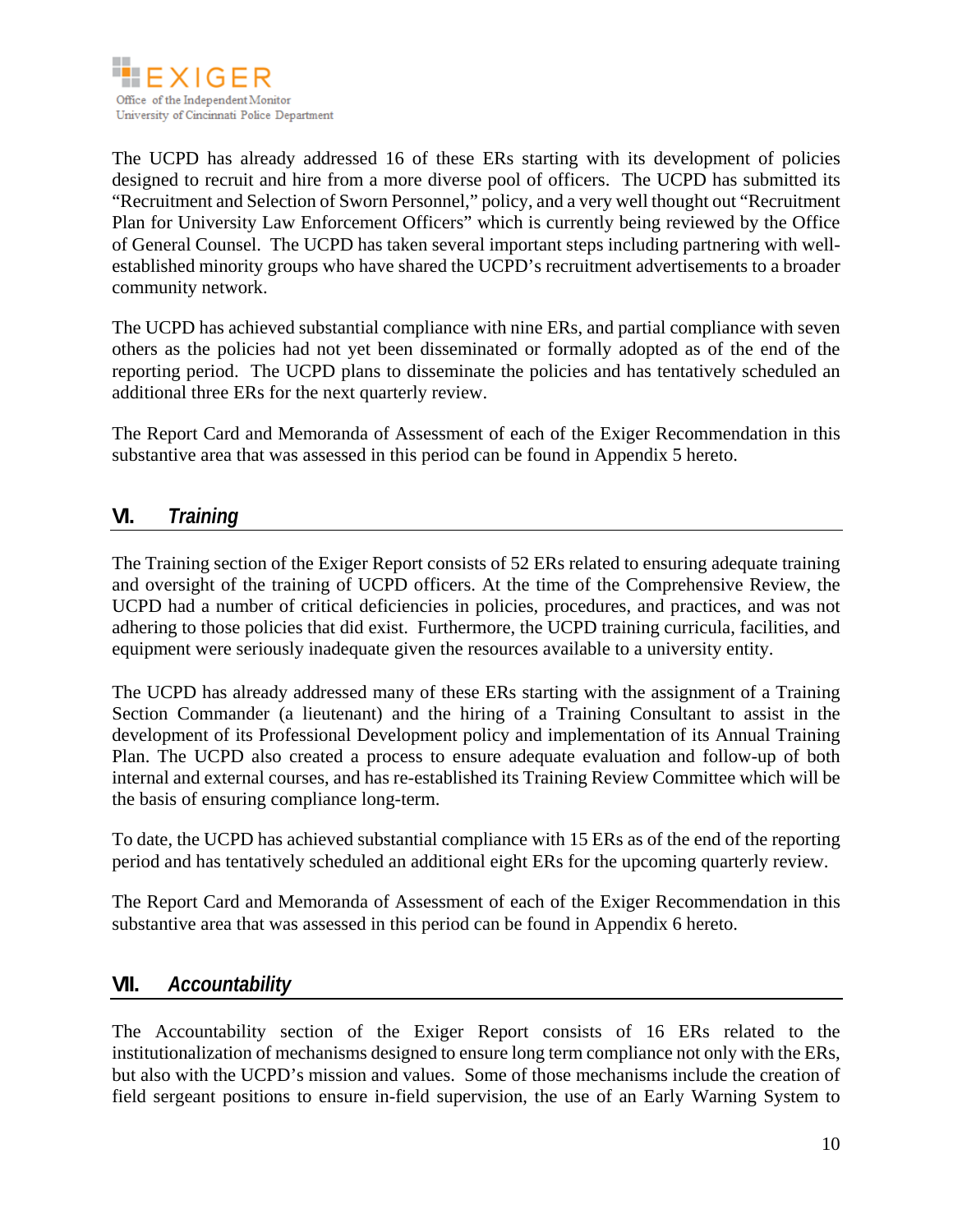

identify officers who may be at risk, and the integration of oversight and risk management controls such as an internal inspection system, and better complaint intake, management, and investigation processes.

To their credit, the UCPD immediately created and filled the sergeant positions and have submitted several iterations of its Internal Investigations policy along with complaint intake and internal processing forms and documents. The latter are currently being revised based on input from the Monitor to address issues surrounding the categorization of various types of complaints (citizen, internal and administrative) and the handling and workflow related to same.

To date, the UCPD has achieved substantial compliance with three ERs and due to the aforementioned revisions at the end of the reporting period, the Monitor withheld its determination of compliance for five additional ERs which will be again scheduled for assessment during the next reporting period. The UCPD has tentatively scheduled an additional two ERs for the next quarterly review.

The Report Card and Memoranda of Assessment of each of the Exiger Recommendation in this substantive area that was assessed in this period can be found in Appendix 7 hereto.

#### **VIII.** *Community Engagement*

The Community Engagement section of the Exiger Report consists of 25 ERs related to the building of a strong partnership with the community UCPD serves. While the UCPD had several creative Community Engagement initiatives in place, others had not yet been implemented because of organizational and staffing deficiencies.

Again, to their credit, the UCPD immediately understood the importance of this issue and hired a Community Affairs Director who reports directly to the VP for OSR. In addition, as described in the UCPD's newly created Community Affairs Section policy, the essential function of the Community Affairs Section Commander (rank of Lieutenant) is to "*independently assist with resolution of departmental and community problems/needs to accomplish departmental mission & goals, act as team resource person to provide leadership and guidance to UCPD, and perform the core duties of (a) university law enforcement officer*" The Community Affairs Section is currently staffed by two additional officers whose responsibilities are exclusively focused on community affairs duties. UCPD's newly developed policy provides that one of the Section's sergeant's responsibilities is to "*designate Community Affairs Officers to specific community groups, with the goal to have Officers increase familiarity and ultimately build relationships with these groups.*" and the policy further lists specific community groups that officers will be assigned to and a series of activities that they will be expected to perform with those groups.

To date, the UCPD has achieved substantial compliance with nine ERs and has tentatively scheduled an additional two ERs for the next quarterly review.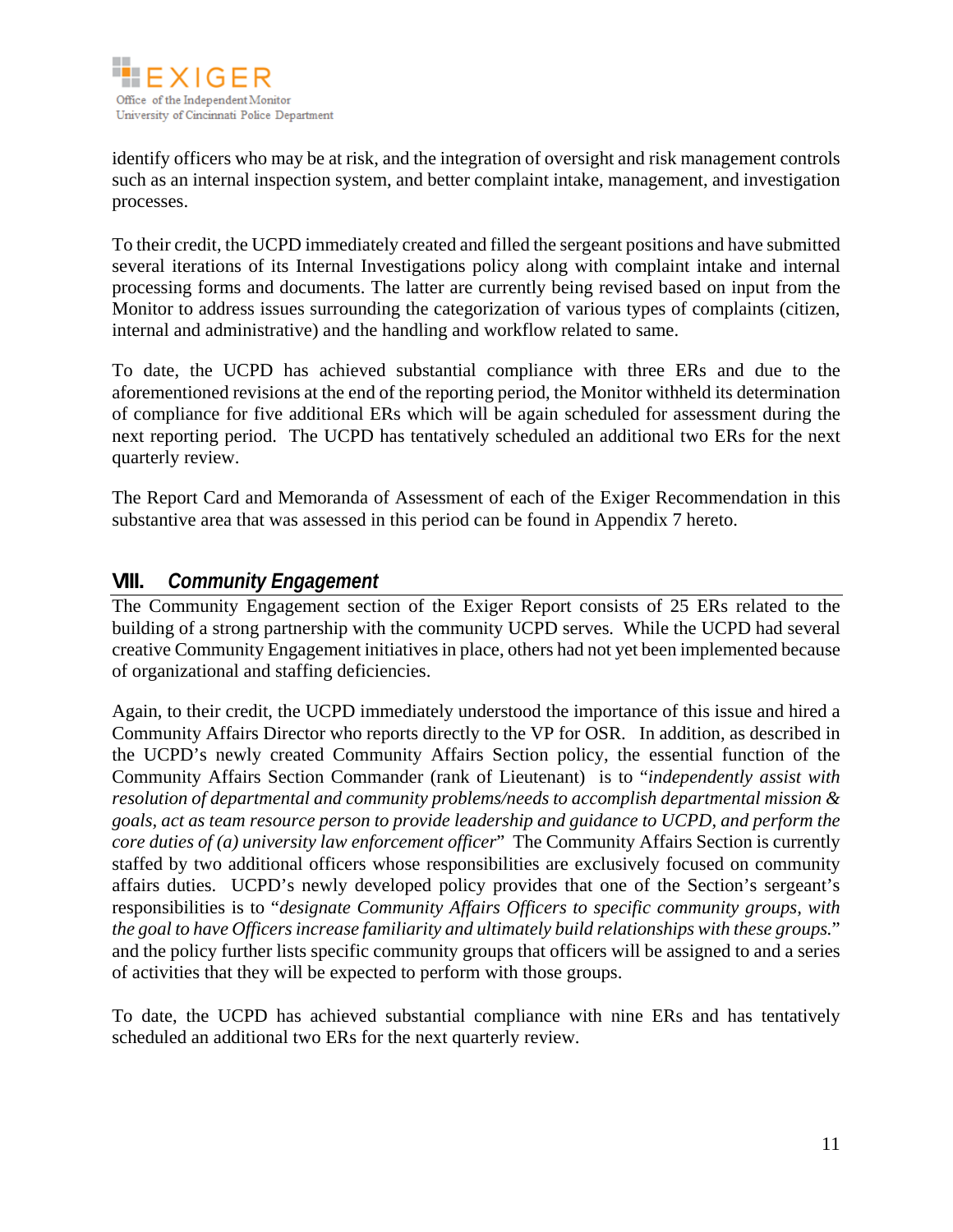

The Report Card and Memoranda of Assessment of each of the Exiger Recommendation in this substantive area that was assessed in this period can be found in Appendix 8 hereto.

#### **IX.** *Mental Health Response*

The Mental Health section of the Exiger Report consists of 13 ERs related to policies and guidelines for how UCPD officers should deal with incidents involving individuals suffering from mental health issues. While the UCPD had a history of problematic interactions with individuals having mental health issues, the mental health training and informal practices were satisfactory. As a result the ERs focused on the formalization and enhancement of the UCPD's policies to ensure continued improvement with its ability to work with individuals with mental health issues with the goal of minimizing the likelihood of situations resulting in negative outcomes.

During the second quarter ending June 30, 2017 the UCPD submitted its Mental Health Response (MHR) policy. The Monitor found the policies were clear and included appropriate procedures on how to deal with incidents involving individuals suffering from mental health issues. The UCPD had consulted with the University of Southern California and the Ohio State University to ensure its policies were based on best practices.

To date, the UCPD has achieved substantial compliance on 8 of the 10 ERs they put forward for review. One of the ERs was partially compliant as it requires that an annual audit be conducted which will occur and be submitted for assessment in 2018. The other partially compliant ER was due to timing as the UCPD had not yet disseminated or conducted training on the MHR policy as it is currently under review by the Office of General Counsel.

The Report Card and Memoranda of Assessment of each of the Exiger Recommendation in this substantive area that was assessed in this period can be found in Appendix 9 hereto.

## **X.** *Equipment*

The Equipment section of the Exiger Report consists of 14 ERs related to UCPD's equipment such as on-campus video surveillance equipment, and video recording equipment for police vehicles as well as UCPD's less-lethal weapons such as Conductive Energy Devices (CED) and batons. In evaluating UCPD's available weapons a significant finding focused on the lack of CEDs. Several ERs suggested the UCPD properly deal with equipment that was not being utilized by the UCPD.

During the first quarter the UCPD submitted its proffers of compliance along with documented evidence demonstrating the disposal of equipment not being used (e.g., a bomb robot) and addressed the video surveillance ER which resulted in substantial compliance of the five (5) ERs put forward for assessment. However, similar to the status of the UOF policies, the Monitor withheld its determination of compliance for three ERs that related to UOF equipment until the policies can be revised.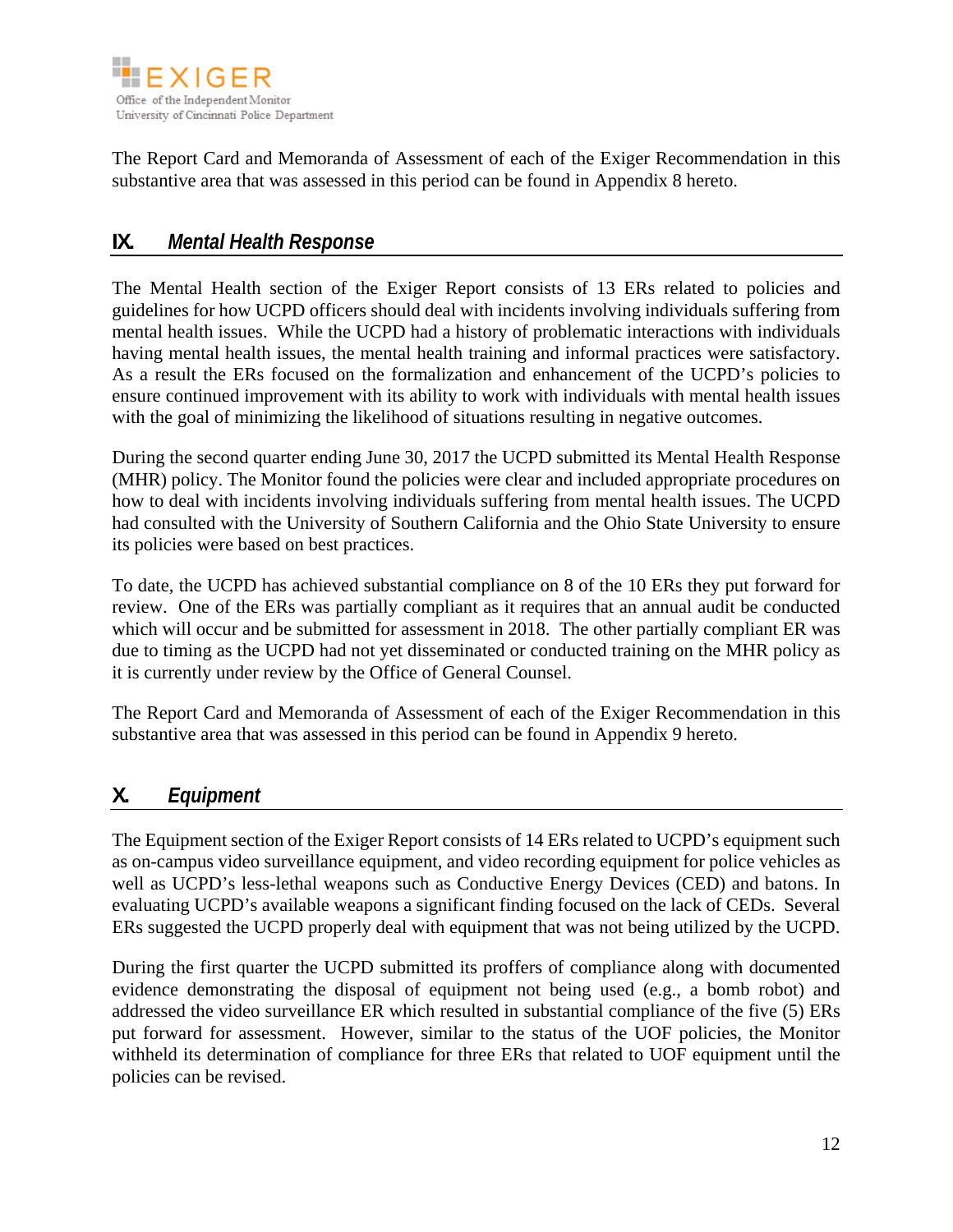

During the second quarter the UCPD submitted proffers of compliance explaining that within its newly revised UOF policies it has re-authorized the issuing of CEDs and has begun training its CED instructors. The deployment of CEDs will not occur prior to the finalization of all policies related to CEDs and qualification of any officer carrying the device. UCPD has also clarified its practices regarding the PR-24 batons and clearly indicated that the device is to be used only for crowd control. As described above in the UOF section, the Monitor identified several issues within the UOF policies that will be addressed in the revised policy to be submitted in the upcoming quarter and as such, withheld its determination of compliance for the two ERs that are reliant on the finalized policies. To date, the UCPD has achieved substantial compliance on five ERs and are partially compliant on three others. The UCPD has tentatively scheduled two ERs for review in the next quarter.

The Report Card and Memoranda of Assessment of each of the Exiger Recommendation in this substantive area that was assessed in this period can be found in Appendix 10 hereto.

## **XI.** *Technology*

The Technology section in the Exiger Report consists of 18 ERs mainly related to Body Worn Cameras (BWCs), and the Automated Record Management System (ARMS) as well as certain analysis issues. In short, the UCPD's IT organization needed to be resourced to support system upgrades, replacements and support for new and emerging technologies, such as next generation body worn cameras and Computer Aided Dispatch systems.

The UCPD has submitted documentation related to the BWC contract, video retention and storage along with its updated BWC policy. Of the ten ERs put forward for assessment, the Monitor found all ten were compliant. While the Monitor's initial review of the UCPD's updated BWC Digital Recording System policy identified some concerns related to activation requirements and handling of video following critical incidents, the UCPD has addressed the issues by revising and resubmitting the policy. To date, the UCPD has achieved substantial compliance on ten ERs and has tentatively scheduled one additional ER for review in the next period ending September 30, 2017.

The Report Card and Memoranda of Assessment of each of the Exiger Recommendation in this substantive area that was assessed in this period can be found in Appendix 11 hereto.

#### **XII.** *Data Systems*

The Data System section of the Exiger Report consists of 23 ERs to address deficiencies in the UCPD's data collection, storage and analysis systems related to its tracking of citizen contacts, officer performance, early warning systems to identify at-risk officers, crime data, and complaints.

The UCPD submitted documentation and proffers of compliance related to how it will use its current systems, and its updated contact card which contains all of the recommended fields for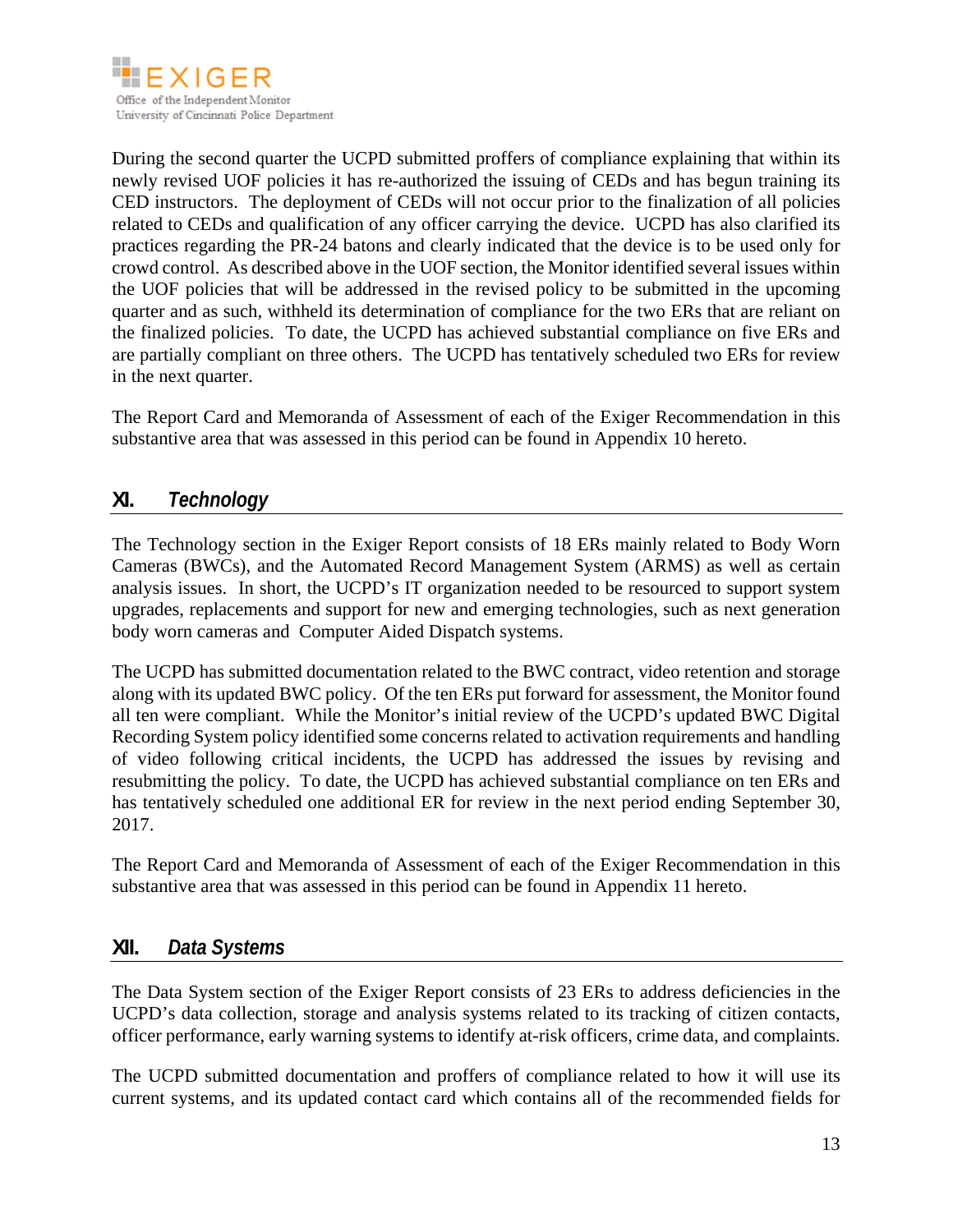

capturing important data related to race, gender, and ethnicity which will better help in analyzing trends.

The UCPD also submitted sufficient documentation to demonstrate dissemination and training of the newly devised contact cards. While the UCPD policy states that supervisory and administrative reviews/analysis of contact card data occur and are made available to the public, no reviews were submitted for assessment because currently, there is no requirement to document these reviews. The UCPD will need to document the reviews of contact cards in a manner that demonstrates they have occurred, and have been made available to the public. Therefore, the Monitor found the UCPD in partial compliance with the related ER (12.7.B).

To date, the UCPD has achieved substantial compliance on nine ERs.

The Report Card and Memoranda of Assessment of each of the Exiger Recommendation in this substantive area that was assessed in this period can be found in Appendix 12 hereto.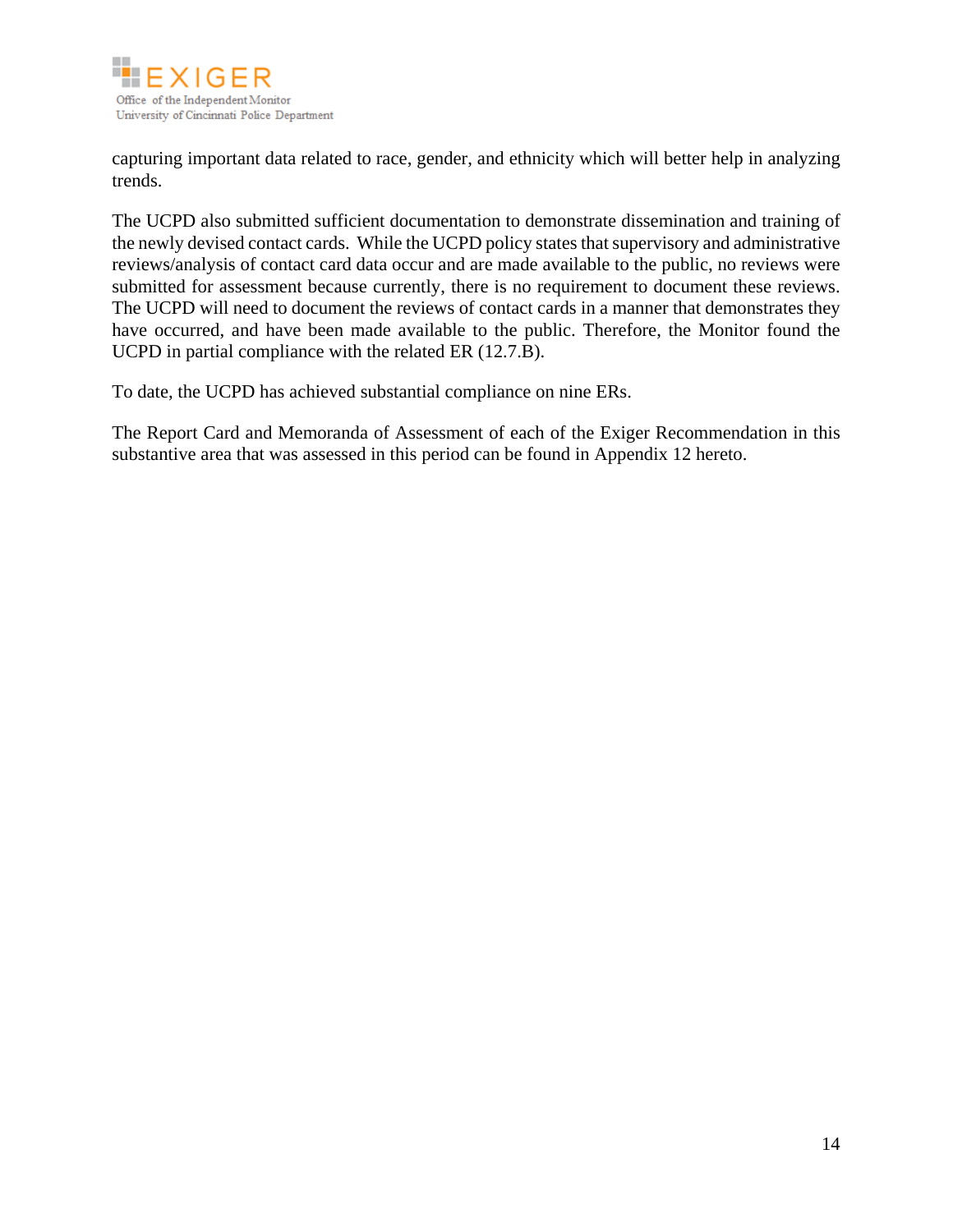

# **CONCLUSION**

As noted, the Monitor is very pleased with the progress made in the reform process to date. While UCPD will face challenges in achieving substantial compliance with some of the Exiger Recommendations, the Monitor has no doubt of its complete commitment to the process. The Monitor applauds the undertaking of the voluntary Monitorship and the willingness of UCPD to place itself under the publicly reported and transparent scrutiny of the Monitor. The process should serve as a model for other jurisdictions where reform is necessary and oversight and public reporting of such reform is desirable but is no longer readily available in the traditional form of US Department of Justice intervention.

> Jeff Schlanger Independent Monitor

Principal Contributors

Roberto Villaseñor Deputy Independent Monitor

Denise Lewis Principal Auditor